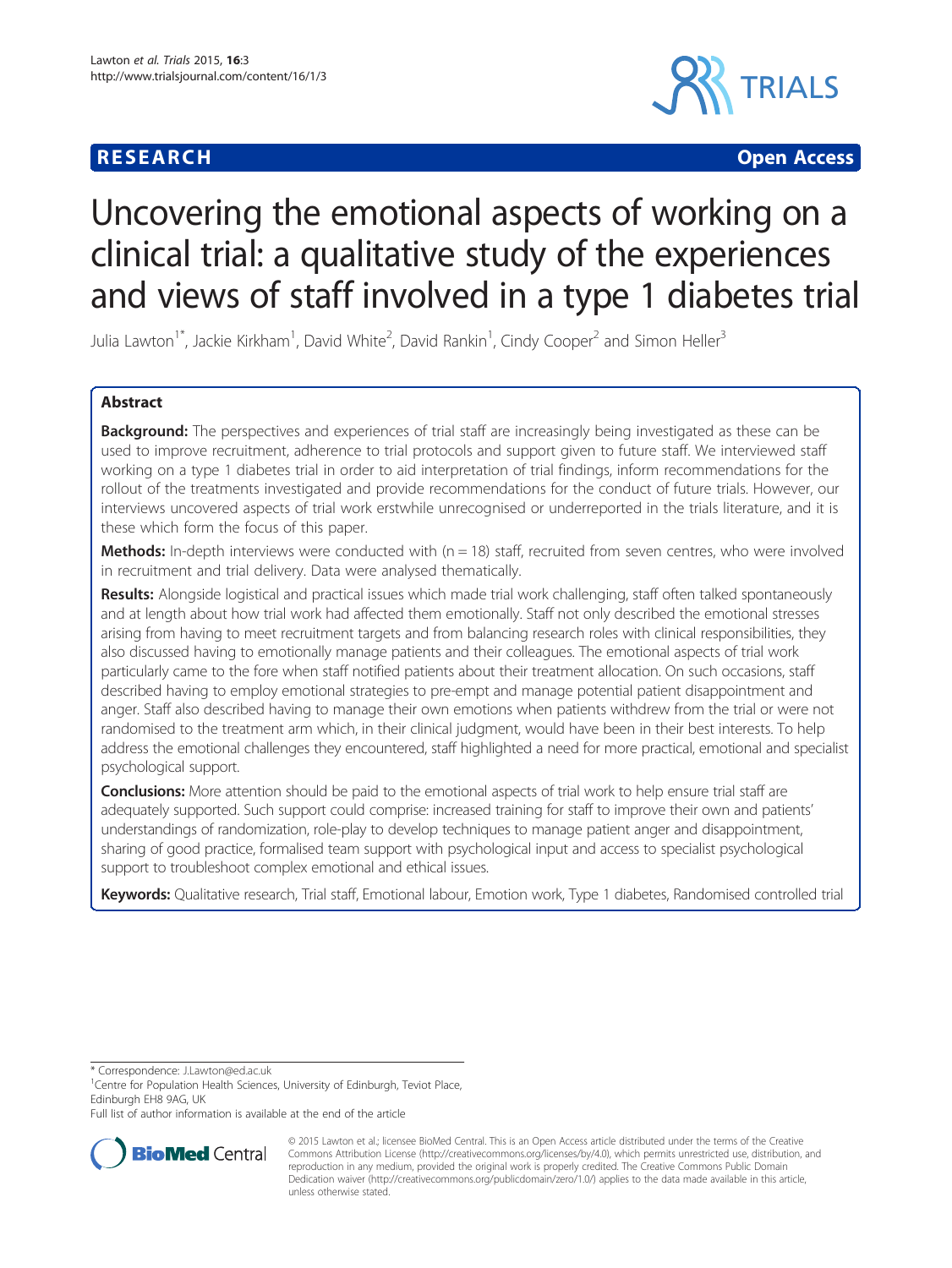#### Background

Research drawing upon participants' perspectives and experiences is increasingly being undertaken as part of clinical trials to help inform recruitment, trial delivery and improve the conduct of future trials [\[1\]](#page-9-0). To date, the overwhelming majority of studies have focused on patients' understandings and experiences, and how these may affect recruitment, retention and adherence to the treatments investigated during the trial [\[2](#page-9-0)-[10\]](#page-9-0). However, the benefits of including staff perspectives have also been highlighted, with studies showing how these can be used to improve recruitment [[11\]](#page-9-0), adherence to trial protocols [[12](#page-9-0)] and the support given to individuals working on future trials [[13\]](#page-9-0). Most research undertaken with staff has focused on, and drawn attention to, barriers to recruitment [\[14,15](#page-9-0)], such as busy clinics, lack of resources [[16](#page-9-0),[17](#page-9-0)], insufficient consultation with clinical staff [[17,18](#page-9-0)] or there being fewer patients meeting inclusion criteria than originally anticipated [[19\]](#page-9-0). Studies have also highlighted how recruitment and trial delivery can be affected by poor understanding amongst staff about what a trial is trying to achieve [\[16,20\]](#page-9-0), perceived pressures to meet trial recruitment targets [\[13](#page-9-0)] and funding systems and financial considerations [\[21\]](#page-9-0).

Complementing these studies, a growing body of literature has highlighted the ethical issues which can arise for trial staff due to their experiencing conflicts between research and clinical roles [\[22-25\]](#page-9-0). This literature has also explored how trial staff may attempt to address these role conflicts, for instance, by separating research and clinical activities and/or by inserting individualised care into the trial [\[23-27\]](#page-9-0); in some instances undermining adherence to trial protocols [\[18,25\]](#page-9-0). More recently, the emotional impact of trial work on staff has begun to be raised and discussed, this issue having erstwhile been implicit in the trials literature [\[22,28,29\]](#page-9-0). Notably, in a recently published synthesis of findings from interviews with staff involved in recruiting to six pragmatic randomised controlled trials (RCTs), Donovan et al. document what they term 'hidden challenges' to recruitment [\[30\]](#page-9-0). Specifically, they highlight the emotion and discomfort staff can experience when they are confronted with conflicts between research and clinical roles and/or when they struggle with the concept of equipoise [\[30,31\]](#page-9-0). In an interview study with staff involved in recruiting children to clinical trials, Shilling et al. likewise uncovered emotional issues that arose for staff [[32](#page-10-0)]. Specifically, they found that staff could worry and feel anxious about burdening families and overwhelming them with information.

In this paper, we seek to advance the literature further by bringing the emotional aspects of trial work further to the fore. To do this, we report findings from interviews undertaken with staff involved in an RCT for people with type 1 diabetes who were responsible for recruitment and delivering the interventions investigated during the trial. The aim of these interviews was to identify issues which arose for staff during the trial which could be used to help explain trial findings. We also sought to inform recommendations for the rollout of the treatments investigated and the conduct of future trials. However, like Donovan et al. [\[30\]](#page-9-0), our interviews with staff not only revealed issues which are already well recognised in the literature, such as organisational barriers to recruitment, they also uncovered unexpected and hitherto undocumented emotional challenges. Specifically, as we report in this paper, staff not only highlighted the emotional impact on themselves of undertaking work during the trial, they also described having to undertake emotion work on patients and their colleagues. In doing so, we will argue that emotional labour, a concept which is now well recognised and widely used in the nursing and midwifery literatures, has been surprisingly overlooked in the literature on trials. As a precursor to presenting our findings and discussing their implications, we will begin by briefly introducing the concept of emotional labour, the trial which formed the focus of our study and our qualitative study design.

#### Emotional labour

The concept of emotional labour first came to the fore thanks to a ground-breaking study of flight attendants undertaken by Hochschild in the 1980s [\[33\]](#page-10-0). Defined as, 'the induction or suppression of feeling in order to sustain an outward appearance that produces in others a sense of being cared for in a convivial and safe place' (page 7, [[33](#page-10-0)]), Hochschild showed emotional labour to be a key aspect of flight attendants' work, one which, like members of other service sector industries, they were explicitly trained and paid to undertake [[33](#page-10-0)]. Subsequent to this, this concept has been extended to understand the work of healthcare providers, principally those working in nursing and midwifery disciplines [\[34](#page-10-0)-[36](#page-10-0)]. However, unlike Hochschild's flight attendants, and because of heavy emphasis placed on physical labour in nursing and midwifery work [[34](#page-10-0)], researchers have suggested that emotional labour remains an ostensibly invisible and undervalued aspect of the work of nurses and other healthcare providers. Hence, a key agenda of this literature has been to raise awareness of the importance and skilled nature of this aspect of healthcare providers' roles, and to call for better training and support to be offered to staff in the future [[34-36\]](#page-10-0). Such an agenda is also taken forward in this paper; albeit, in this instance, to offer better and tailored support to staff working on trials, such as the one we now go on to describe.

#### The Relative Effectiveness of Pumps Over MDI and Structured Education (REPOSE) trial

The Relative Effectiveness of Pumps Over MDI and Structured Education (REPOSE) trial is a two-arm, multicentre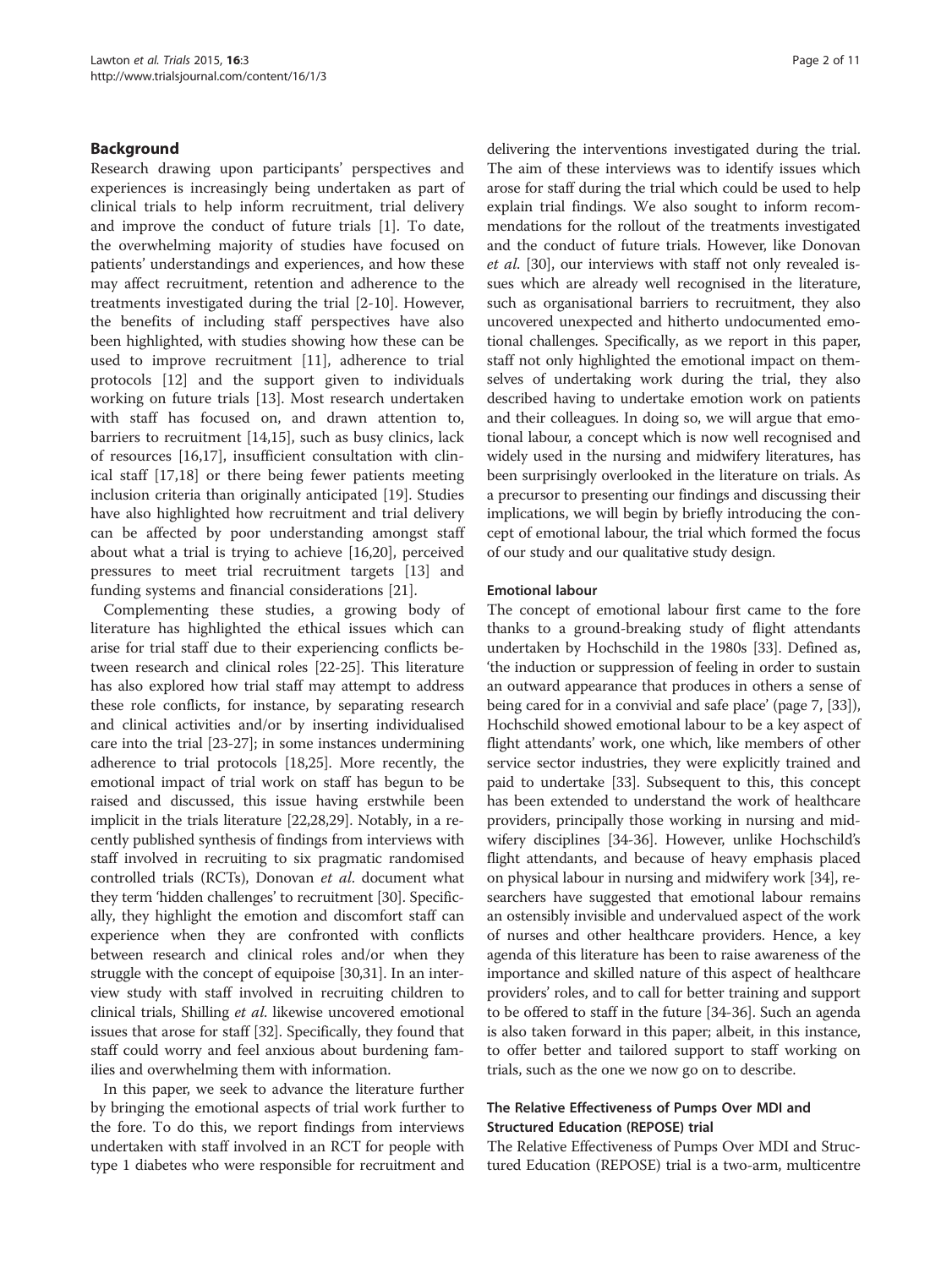RCT comparing two types of insulin treatment delivery for adults with type 1 diabetes provided with high-quality education - pump therapy versus multiple daily injections (MDI) [\[37\]](#page-10-0). At present, most patients with type 1 diabetes use an MDI regimen and the trial was developed to determine whether pumps might be a better and more costeffective option. Trial participants were required to attend a week-long structured education course called Dose Adjustment For Normal Eating (DAFNE), so they could receive comprehensive instruction on how to accurately count carbohydrates and adjust their insulin doses accordingly [[38,39\]](#page-10-0). As DAFNE courses were originally developed for patients using an MDI regimen, an adapted course was used for those randomised to the pump arm of the trial so that they could also receive training in the use of pump technology. To be eligible for the trial, patients could not have previously used an insulin pump, attended a DAFNE course (hence patients on DAFNE course waiting lists were targeted for recruitment into the trial), or have a stated preference for one type of treatment over the other. Checklists were used to help ensure patients met all trial eligibility criteria. Patients were provided with an information sheet prior to deciding whether to take part and those taking consent were instructed to discuss key aspects of the trial to help foster patients' understanding, including knowledge of pump therapy and the randomisation process. Consenting patients were allocated a place on one of two DAFNE courses. These courses were then randomly allocated to either pump or MDI treatment at least four weeks in advance of the first course date in the pair. After attending their pump or MDI courses, patients' clinical care was returned to their routine healthcare providers which, in practice, were often the same staff who were responsible for trial recruitment and delivery. Clinical data for the trial are being collected at six, 12 and 24 months [\[37\]](#page-10-0).

The trial is being conducted in eight centres in Scotland and England, most of which ran three pairs of DAFNE pump and MDI courses. The courses were normally delivered by two DAFNE educators, usually a diabetes specialist nurse and a dietitian. As well as being responsible for delivering the courses, one or more of these educators also took responsibility for recruitment in each centre, supported by a central Clinical Trials Unit (CTU). As well as undertaking a health economic evaluation and statistical analysis of the final trial findings, the CTU was responsible for overall management of the trial, including: periodic updating of the trial protocol and operating procedures; data management, randomisation and trial monitoring; providing centres with detailed reminders of trial timelines and recruitment deadlines; facilitating educator teleconferences and providing regular updates on the trial's progress, including recruitment numbers achieved in the different trial centres.

#### **Methods**

In-depth interviews were used in this study as they afforded the flexibility needed for staff to raise and discuss issues which were most salient to them, including those potentially unforeseen at the study's outset. The study was informed by the principles of Grounded Theory research and entailed concurrent data collection and analysis, enabling issues and themes identified in early interviews to iteratively inform the areas explored in later ones and also sampling [\[40,41](#page-10-0)].

#### Recruitment and participants

In each trial centre, as already reported, courses were typically run by two DAFNE educators: a dietitian and a diabetes specialist nurse. Some centres used the same educators for all six courses, whereas others divided the work amongst their team so that different pairs of courses were run by different individuals. We initially aimed to recruit at least one diabetes specialist nurse and one dietitian from each centre to explore their recruitment and trial delivery experiences. However, after early interviews had been conducted and analysed, we decided to increase the number of nurses with whom we spoke. This was because these team members tended to have the greatest involvement in recruitment and notifying patients about the outcome of randomisation and our interviews highlighted that these aspects of trial work were particularly emotionally challenging and required complex emotional and negotiation skills.

Staff were recruited from seven centres. The eighth centre was not included as it was a reserve centre added at the end of the trial to deliver two courses only. The final sample comprised 12 nurses and six dietitians; due to staff leave we were unable to interview the dietitian in one of the centres. Participants were sent recruitment packs and written informed consent was obtained prior to the interviews.

#### Data collection and analysis

Interviews were conducted between December 2012 and April 2013, and were timed to take place one to three weeks after each centre's sixth REPOSE course had been completed. This was to avoid any risk of inadvertent contamination of the trial intervention by the qualitative questioning, and also because, at this point, we anticipated staff would have had considerable experience of trial recruitment upon which they could reflect. Staff were interviewed at their workplace. The interviews were informed by a topic guide developed in light of literature reviews, our previous experience of undertaking interviews with staff involved in clinical trials [\[13,25\]](#page-9-0) and revised in light of emergent findings (see above). Topics relevant to the findings reported in this paper cohered around the following areas: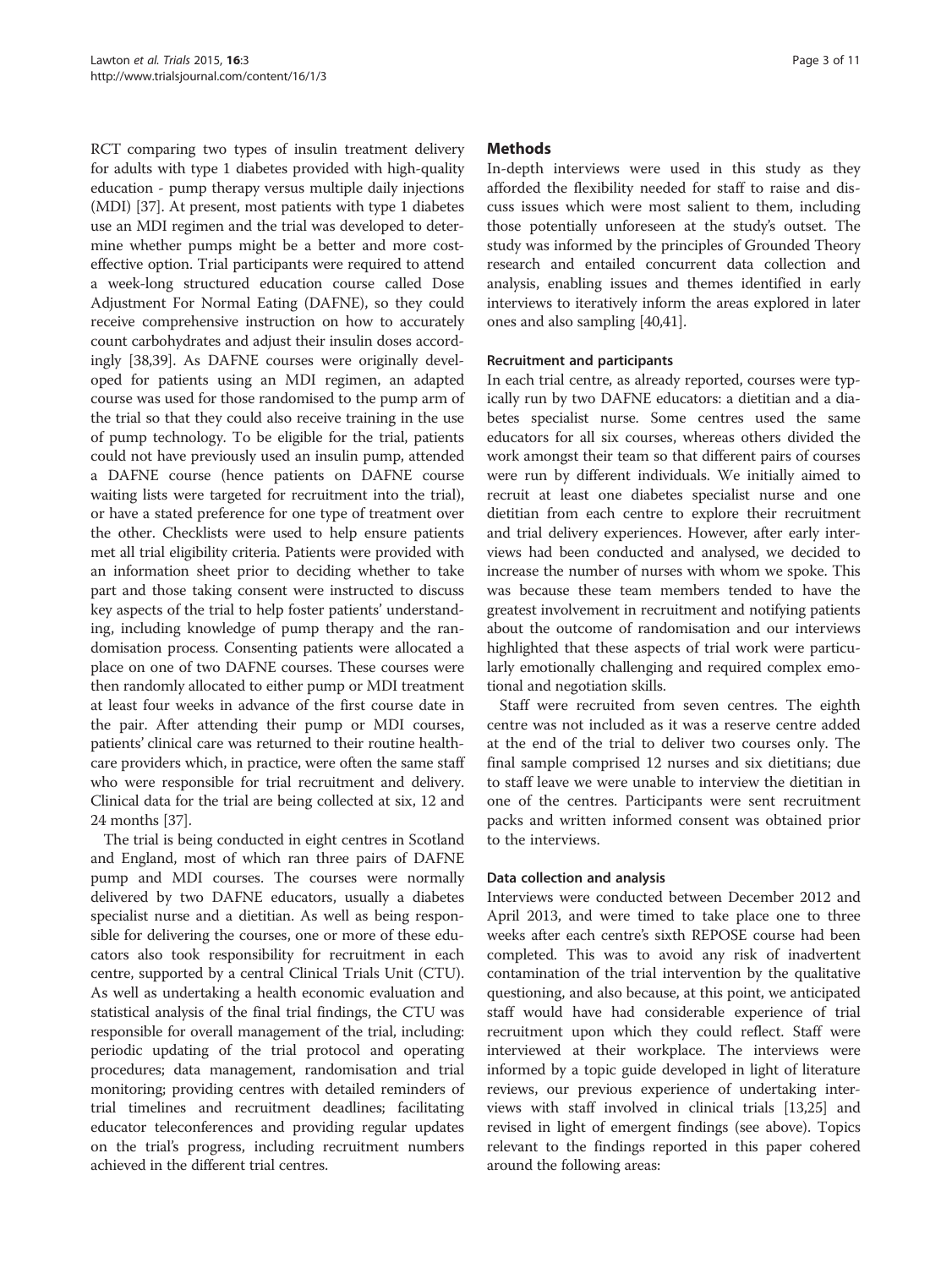- Clinical background and training in diabetes (including years of diabetes clinical experience); current clinical roles and responsibilities.
- Reasons for taking part in the REPOSE trial; initial understandings and expectations of the trial.
- Duties and responsibilities on the trial; impact of trial work on routine clinical roles and responsibilities.
- Experiences of recruiting patients into the trial (including any challenges and barriers encountered and the reasons for these).
- Experiences of, and views about, the trial randomisation process and informing patients about their treatment allocation.
- Contacts with patients during the trial and how these were managed to optimise recruitment and minimise attrition; perceptions of the positive and negative aspects of trial work.
- Recommendations for how recruitment and delivery could be improved in future trials.
- Views about the support offered and received (including from the CTU) during the trial and how this might be improved on future trials; unmet needs for information, training and support.

Interviews averaged an hour, were digitally recorded and transcribed in full for in-depth analysis.

Data were analysed thematically using the method of constant comparison [\[41\]](#page-10-0). This entailed individual interviews being read through repeatedly before being crosscompared to identify common issues and experiences. The analysis was undertaken by JL and JK, who wrote separate reports before meeting to discuss and reach agreement on key findings, identify emerging themes requiring more detailed exploration and to develop a coding frame. The qualitative analysis software package NVivo9 (QSR International, Doncaster, Australia) was used to facilitate data coding and retrieval. Coded datasets were subjected to further, in-depth analysis to identify sub-themes and illustrative quotations. By the time data collection was completed no new themes were emerging in the analysis [[40](#page-10-0)].

The REPOSE clinical trial, including the qualitative substudy, was granted NHS ethics approval by the North-West Research Committee (Liverpool West), approval number 11/H1002/10. To protect participants' identities, identifiers are used below, with N referring to a nurse and D to a dietitian.

#### Results

The 18 staff members interviewed were all women who came to the trial with extensive diabetes clinical experience, having specialised in the field of diabetes care for between six and 30 years (mean: 19 years). All staff described undertaking work on the trial on a part-time basis alongside their routine clinical hospital-based duties, with trial funding having been used to buy out their time. In keeping with the broader trials literature (see above), staff highlighted a plethora of logistical and practical issues which had made recruitment challenging and other aspects of the trial hard to deliver. However, alongside these practical issues, staff often talked spontaneously and at length about how their involvement in the trial had affected them emotionally. Indeed, in many cases, as we will highlight below, emotional challenges arose directly from the practical demands of undertaking work on the trial. As well as having to

manage their emotions, many staff described how they had had to undertake emotion work on their colleagues and also on patients. As our interviews also made apparent, the emotional challenges arising from trial work could be heightened by virtue of staff having to maintain ongoing clinical relationships with patients after the trial. Below, we consider these findings in more depth before going on to describe how staff felt they could be better supported in the future to deliver and address the emotional elements of trial work.

#### Practical aspects of trial work

In line with the trials literature described above, all the staff described a number of practical issues and considerations involved in delivering the REPOSE trial. This included a lot of seemingly mundane non-clinical tasks which, as they pointed out, nevertheless took up a lot of their time, such as phoning patients, making and changing appointments, chasing non-attenders and completing 'the endless forms, there did just seem to be so many bits of paper' (N8). However, where the practical aspects and demands of trial delivery work came particularly to the fore was when staff shared their experiences of recruitment. While some centres had found recruitment easier than others, virtually all staff described trial recruitment as having been harder, and as having required more time and effort, than originally anticipated. This was due in part to the complex nature of the randomisation process and the use of a group-based intervention which, as N2 described, had meant that:

'As soon as we've got courses one and two filled, you're straight onto recruiting for courses three and four … we didn't really think about how intensive the recruitment period would be.' (N2)

Recruitment presented particular challenges for staff working in established DAFNE centres as these did not tend to have large numbers of patients on course waiting lists whom staff could invite to participate in the trial. Hence, in these centres, staff reported having had to develop a diversity of recruitment strategies from the outset,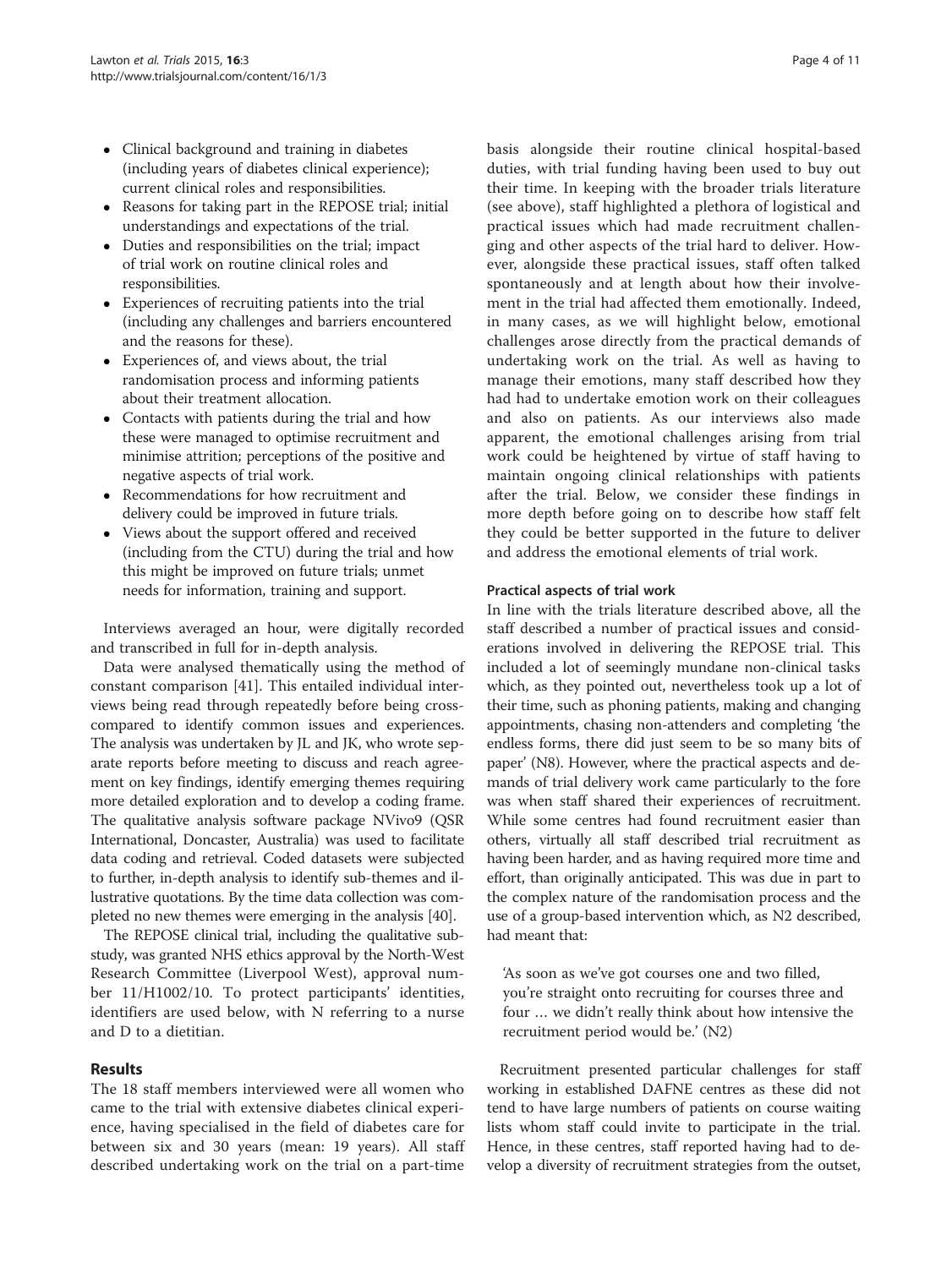including: recruitment evenings, mailshots, liaising with GPs in order to receive referrals, searching electronic databases to identify potential recruits and advertising in local media. In addition, when these initial recruitment strategies did not yield as many trial recruits as staff had hoped for, they described how they had had to invest in even more labour intensive strategies; in D1's case by phoning patients individually after they had not responded to written invitations:

'… it was quite hard, especially when you sent out all those mailshots and you weren't getting anybody, any response as well, you were having to phone people and not getting anybody so that was probably quite stressful, dealing with all those people.' (D1)

As staff further observed, such recruitment strategies had also required them to work beyond their usual hours in order to try and catch people at home, thereby blurring the usual public/private boundaries of hospitalbased work:

'I couldn't sort of set aside specific days to do it, it would end up sort of eating into the evenings and/or coming in very early.' (N2)

#### Emotional aspects of trial work Recruitment: pressures to meet trial targets

'We were worried we wouldn't meet the numbers.' (D3)

'There was a panic coming towards the deadline, have you got enough numbers?' (N5)

The practical aspects of trial work were not just experienced as physically demanding and time consuming, as the above quotations suggest, staff also described their recruitment experiences as having been very emotionally demanding or, as D6 put it, 'an absolute nightmare'. A key reason for this, as some staff pointed out, was that while their centres had had trial-specific time funded (for example, to buy them and their colleagues out from some of their routine clinical work), recruitment had been much more time-consuming than originally anticipated. As a consequence, staff described how they had had to juggle trial recruitment work alongside their routine clinical work in ways which they had found stressful and emotionally taxing:

'I am still a clinical nurse and although I've been given two days for doing the trial - I've got to say that's been challenging even fitting those two days in because the work involved is much more than two days' worth of

work. And we're at a time where we've got staffing pressures and to be honest, fitting everything in with the staffing pressures has been really challenging and really quite stressful at times.' (N1)

In addition, even when staff were not directly involved in recruitment, they often reported having found it distressing seeing their colleagues struggling with, and worrying about, recruitment. As a consequence, staff described how they had taken time out of their clinical roles to offer encouragement and emotional support:

'… [she]'s just found it really, really hard, and it's been awful watching her struggle with recruitment, thinking, 'oh poor you' has just been really hard.' (N6)

'… you know, I've seen [name of centre principal investigator] pulling his hair out on a regular daily basis… there was a lot of stress around about that time, so I tried to be quite laid back throughout, you know, reassuring them that "we will get the numbers", I tried to be confident we would get there.' (N3)

All staff also reflected on their experiences of receiving regular updates from the CTU via emails and mailshots on how the different centres were progressing with recruitment and reaching their targets. In general, staff described this input as motivational and as having helped to keep them on track: 'it definitely filtered down to us, we had constant reminders from central office, so that's been really good.' (N2). However, some staff also described how it had made them feel 'a little bombarded and badgered' (N12), especially those, such as N6, who belonged to centres which, by virtue of comparisons drawn with others, appeared to be underperforming:

'… we did get the newsletters which showed in graph form who was getting their targets and who wasn't, so we knew that we were under pressure! And I knew that, well we knew that anyway because we were struggling to get recruits […] And so, yeah we knew that we were, you know, bottom of the table as far as recruitment goes.' (N6)

Alongside the emotional stresses of recruiting into the trial and reaching trial targets, some staff also highlighted the emotional challenges which could arise from what they perceived as the conflicting priorities of their research roles and clinical responsibilities. Staff, for instance, described how they had worried about placing undue pressure on patients to participate in the trial, due to the pressure they themselves were under to reach their targets, and the potential impacts that this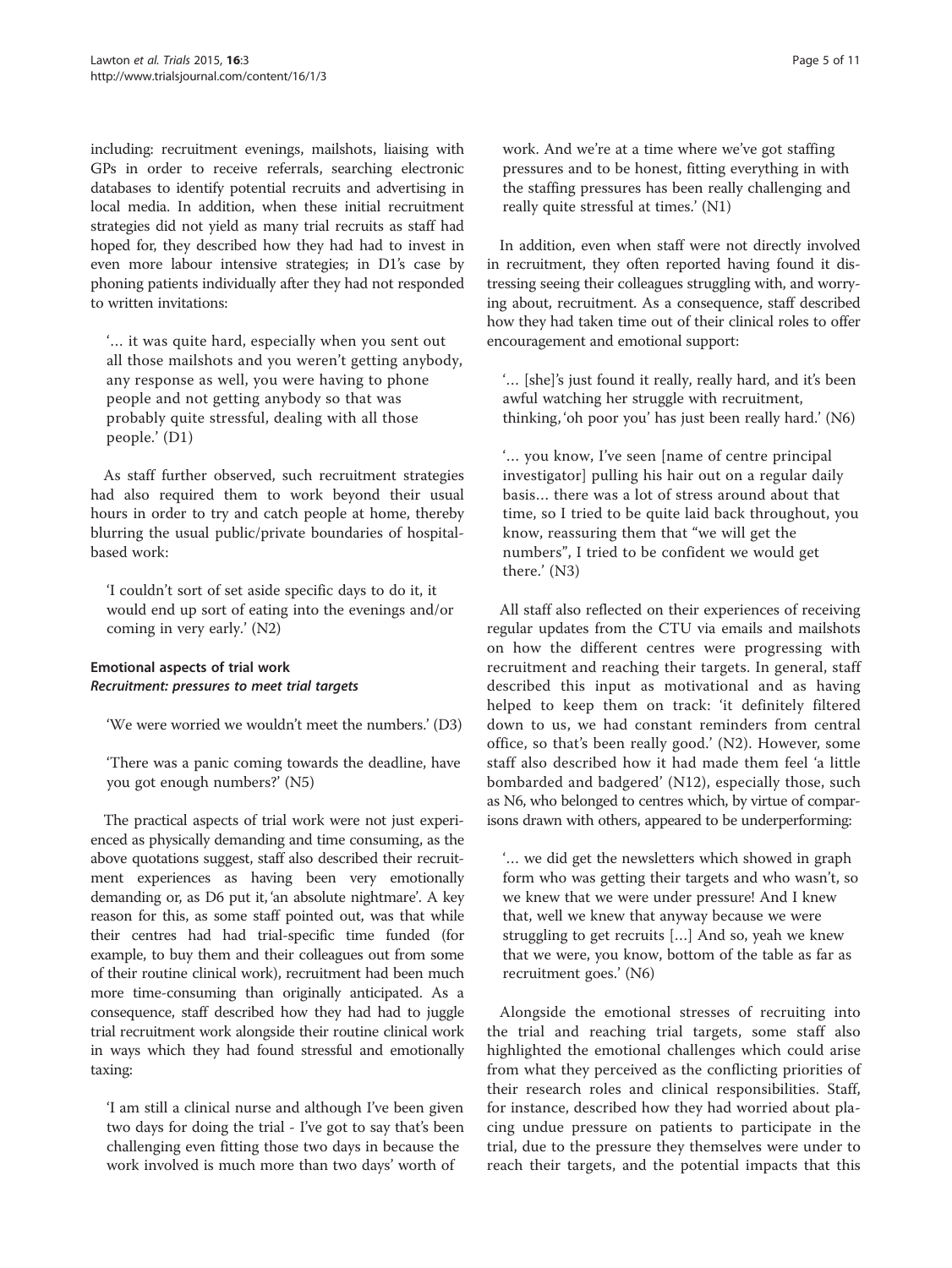might have had on their clinical relationships and on themselves:

'And you don't want to hound people. I felt with this research, they're volunteers, we shouldn't be hounding them onto this course. And that was my concern… I wanted to still be seen as a nurse. Because I've got to go back and have relationships with these people later on, so I want to be seen as a nurse and not as the research nurse.' (N1)

As a result, staff, such as D2, described having had to use their own intuition and judgment to decide when to stop and leave a patient alone:

'… we will try to chase everybody up for the, you know, as much as we can, but, there's certain people after you've contacted them so many times obviously you get the message they don't want to be involved.' (D2)

#### Dealing with patients' emotions at randomisation

'Some people did have quite strong opinions, but you tended not to find out about their opinions until they'd been randomised' (N6)

'There's sort of, sometimes an intake of breath, and you say, you know "I hope you are not disappointed if it's not the course you want."' (D4)

As the above quotations suggest, where the emotional aspects of trial work particularly came to the fore was when staff shared their experiences of contacting patients to notify them about their randomisation outcome. This task was normally done on the phone, and most patients were described as having been positive or philosophical about their treatment allocation. However, staff in virtually all centres recounted instances when they had had to emotionally manage patients who, despite claiming to have had no treatment preference when they gave informed consent (this having been a requirement to take part in the trial), could be 'very disappointed and angry' (D2), 'gutted' (N1) and 'really mad' (N6) when they learned of the outcome. Not only did some patients question and challenge staff about the outcome of randomisation: 'occasionally, they'll say to us, "oh do you randomise… and they wouldn't have been happy if it had been us, so we did have to explain that it is completely, you know, out of our control' (D4), such patients were also described as having needed a lot of comfort and reassurance in order to come to terms with news of their treatment allocation:

'… she was upset that she got the pump and she didn't think she would be able to handle it. So it meant the other educator and I just spent some time just talking with her and saying, "We think you're going to be alright and we're going to help you through it", and so it just took a bit, quite a lot more time to calm her, I think, and reassure her and just show her.' (N6)

While, in the above example, emotion management had been required after the female patient discovered that she had been randomised to the trial's pump arm, most staff described realising, early into the trial, that negative reactions were most likely to occur when patients discovered they were not going to get a pump. As staff described, it was not until this point in the trial that some patients confessed to them that, despite having stated they had no treatment preference when they were recruited, they had actually agreed to participate in the hope of getting a pump. This realisation, as staff went on to suggest, had enabled them to develop strategies to pre-empt or manage potential disappointment and anger, wherein: 'we tried to make it [randomisation to MDI] very positive' (N2). This included N9 who talked about how she had encouraged patients to share their emotions and talk freely before going on to present their randomisation to the MDI arm in a more positive light in order to foster their motivation and commitment to remain in the trial:

'I acknowledged it - or I allowed them to acknowledge that they were disappointed, you know, I said "how do you feel about that?" and they said "oh well, I was hoping to get a pump." And then I would be positive, I said "well, you know, you're going to get structured education, you'll benefit from this, you know, you're going to be in a group, there's so many positive things about it, blah-blah-blah."' (N9)

Staff, such as N12, also described how they had 'talked up' the DAFNE MDI course to ease patient disappointment and anger by pointing out that, in routine clinical situations, people had to attend this type of course before (at a later stage) becoming eligible for a pump:

'I told them that the way that the guidelines are at the moment anyway for being put on a pump, they would have to do some kind of structured education, so if in the future it's, they, they fit into that criteria and they've already done the DAFNE then that's only of benefit to them.' (N12)

#### Managing one's own emotions

As well as undertaking emotion work to address or preempt patients' upset and disappointment, staff also described how they had had to manage their own emotions at various stages during the trial, a critical point being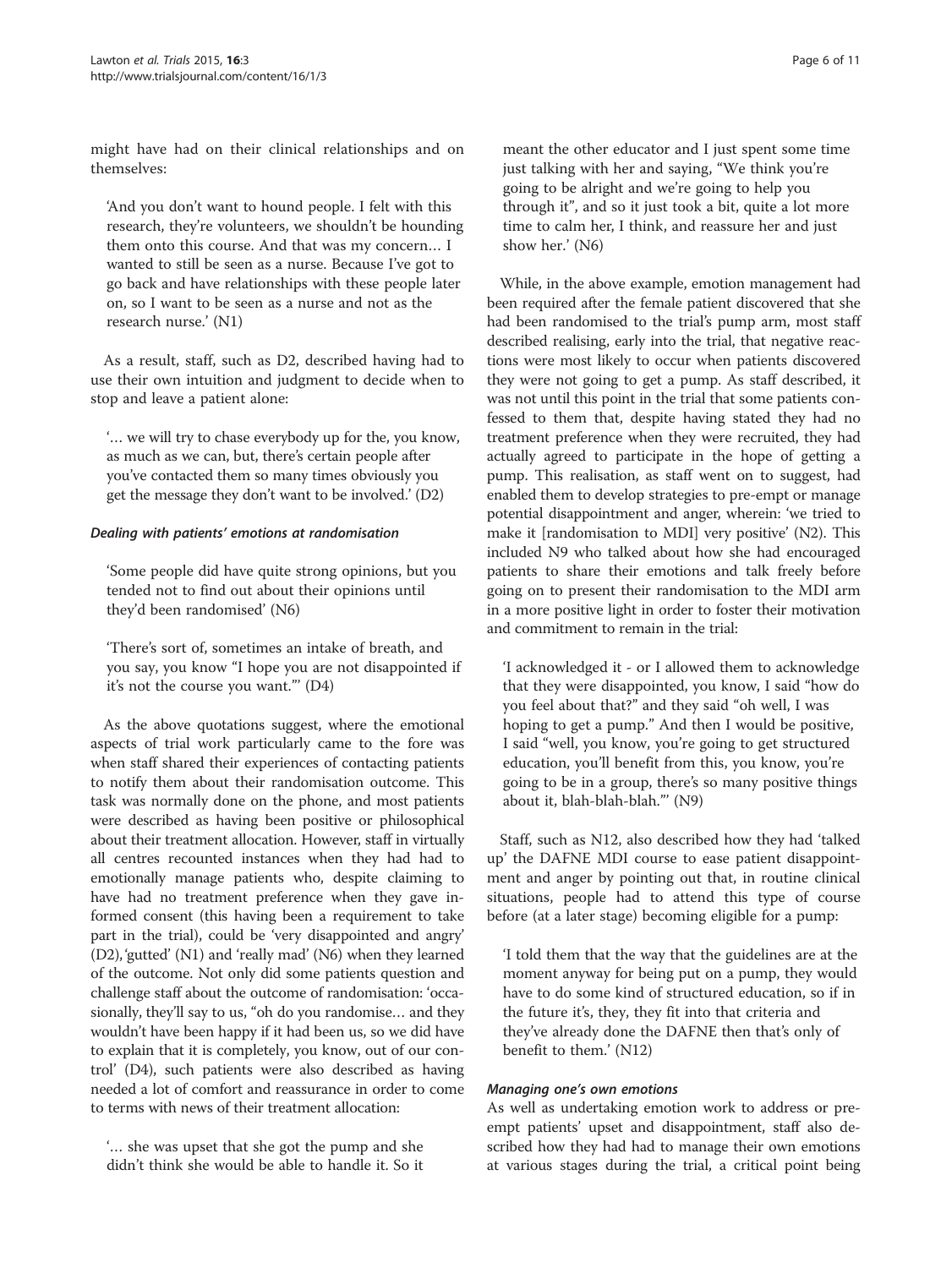when they had notified patients of the outcome of randomisation. At this stage, some patients decided to withdraw and, given the time and effort they had already invested in them and in reaching recruitment targets, staff described how they had experienced these withdrawals as 'disheartening' (D1) and as a source of frustration:

'And I think that's the frustration, is you can get them to sign the consent form, you can get them recruited, you can phone them the week before and say, "Are you coming?" you can see them at the pre-assessment, but they still don't turn up. And there's absolutely nothing that you can do about that.' (D6)

Indeed, staff were acutely aware of their ongoing clinical relationship with some patients who withdrew or dropped out of the trial and that they could not convey their disappointment and anger to such patients. Hence, in these kinds of situations, staff described having had to make effort to manage or mask their own emotions:

'I phoned one guy and as I was talking to him, telling him about the course, he said "I will probably not be able to do that course", and in my head I was thinking "right is that really true or you just don't want the pump or whatever?"' (D4)

In addition to having to deal with the frustration of patients withdrawing from the trial, some staff also highlighted instances when they themselves had felt disappointed when particular patients had not been randomised to the treatment arm which, in their clinical judgment, they had felt would have been in their best interests (typically a pump). This included N1, a self-proclaimed 'pump enthusiast, who described this aspect of her trial work as having been emotionally taxing, as well as having required her to undertake impression management [[42](#page-10-0)] with patients in order to mask her own ambivalence:

'There was definitely disappointment. One of the girls was crying, she was in tears and that was upsetting for me. Because I, to be honest, I really wanted to give her that pump. I knew that some of them really did want pumps…. It, it was, it was quite stressful because, as I say, it, for me it was about presenting a balanced view to somebody I felt would have done better on a pump.' (N1)

#### Staffs' need for support

Some staff described how they had had reservations about participating in the trial due to their carrying heavy workloads and/or their concerns about their centre not having a long patient waiting list which could be drawn upon for recruitment purposes. These staff, including N11 below, described how they would have liked and benefitted from being more involved in discussions and from being given more information and reassurance before the final decision to take part in the trial had been made:

'Our consultant had agreed without talking to us […] that caused us massive anxieties, there was lots of meetings with our, our line manager and our consultant and … us saying "No we're not doing it" and them saying "Yes you are". Lots of … lots of meetings before we kind of finally felt happy to go ahead.' (N11)

In addition, many staff described how, with hindsight, they would have benefitted from more resources to undertake recruitment; specifically, more administrative input to 'help chase people up and stay on top of the paperwork' (D2). As such staff further speculated, having this type of input might have also helped to ease the emotional pressure and worry they had experienced whilst attempting to meet trial targets. Some staff also described having benefitted, or how they would have benefitted, from using some of their trial income to employ research nurses. This was not only to reduce pressures on their own time, but also because these professionals were perceived as being less likely to experience role conflicts than themselves:

'they are used to the whole idea of talking people through patient information leaflets and explaining the pros and cons … and they don't have to care for them [patients] after the trial is over.' (N3)

As well as needing more practical input, staff also highlighted a need for more emotional support. While some staff did describe benefitting from receiving this kind of support from colleagues, they also pointed out that emotional support had mostly been informal and, hence, delivered and received on an ad hoc basis. For this reason, staff suggested that opportunities to receive peer and/or team emotional support could be formalised in future trials; for example, through 'proper debriefing sessions' (D4) and pre-scheduled meetings.

In addition, staff described a need for support 'dealing with patients that were disappointed and upset about not getting the treatment arm they wanted' (N6). This was because they had often found themselves having to adopt psychological and emotional management roles for which they had felt unprepared: 'I mean you were counselling them on the phone, you were definitely counselling them and we had to learn to do that on the hoof' (N1). Hence, some staff suggested that they would have benefitted from input, training and support from experienced psychologists and counsellors in order to learn how to undertake effective emotional management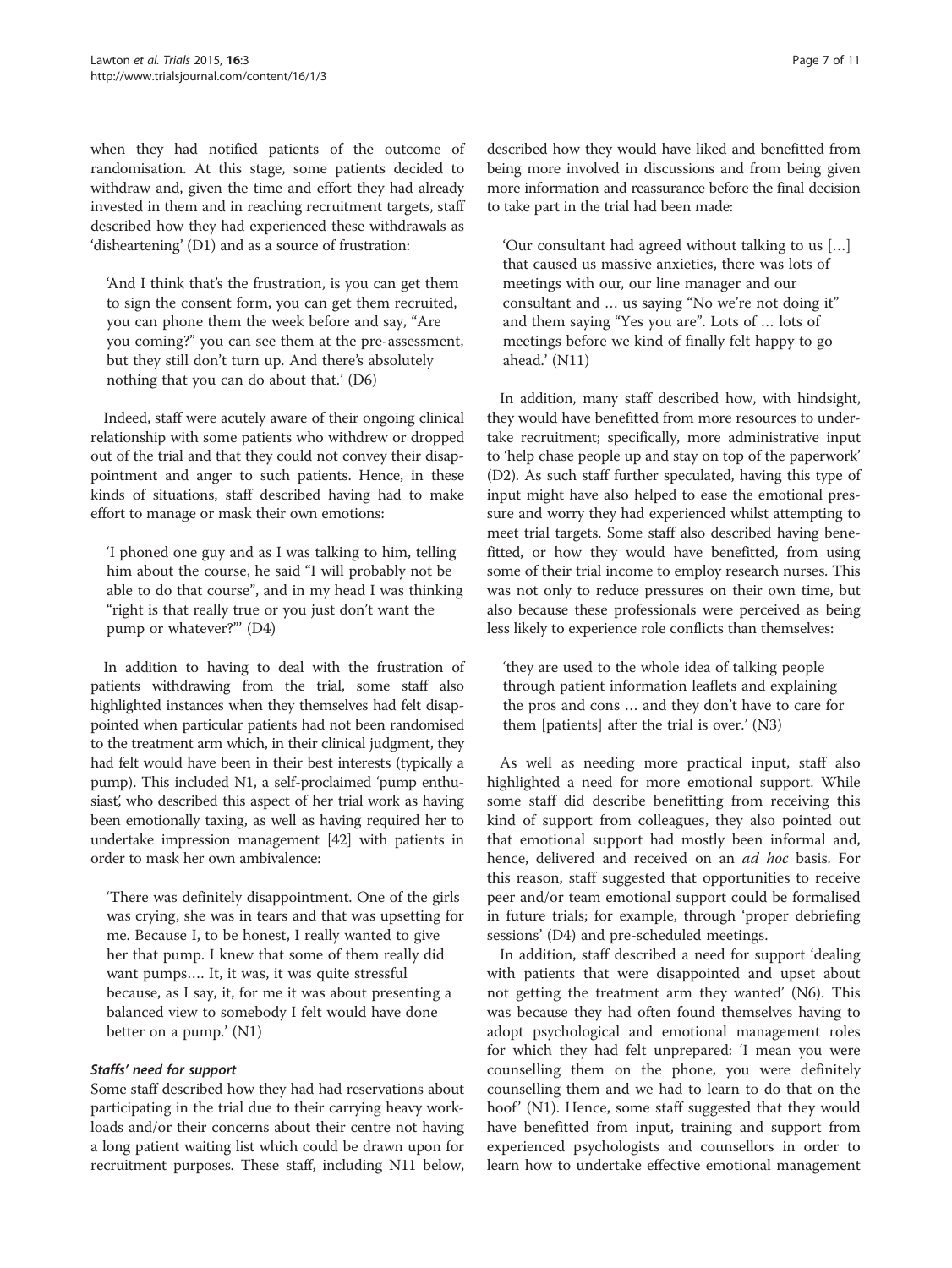of patients who could be confrontational, angry and/or upset:

'I think that we, as educators meeting that disappointment, we could have possibly been supported a bit more… But as I say, you've got one person being really angry, one person, one girl crying her eyes out and, I mean, you know, she, she… as I say, I just found that really upsetting and, you know, what can I say to her to make it better, she just so wants that treatment? And, I do think we could have done to have discussed that more, the psychology, there was, there wasn't enough… there was a lot of clinical stuff in doing the trial but the psychology to me that's underpinned a lot of what we've done, we could have done a bit more on that.' (N1)

#### **Discussion**

This study explored the experiences and views of staff involved in a clinical trial investigating two methods of insulin treatment delivery. What staff's accounts have served to highlight is that, alongside the physical and logistical challenges involved in trial delivery [\[14-16](#page-9-0)], and the ethical challenges which can arise from staff having to balance research roles with clinical responsibilities [[23](#page-9-0)-[25\]](#page-9-0), trial work can also involve attendant emotional challenges [\[30,31\]](#page-9-0) and require staff to undertake emotion work. Such work may not only require staff to pre-empt and manage patients' emotions, such as their potential anger or disappointment on hearing the outcome of randomisation, it may also entail staff managing their own emotions and those of colleagues. Like the emotional labour uncovered by James in her study of hospice nurses [[34](#page-10-0)] and first reported by Hochschild in a study of flight attendants [\[33](#page-10-0)], this emotion work is arguably an invisible and hitherto underreported aspect of trial work. It is, however, a kind of work which deserves more consideration and attention to help ensure staff are appropriately supported to undertake trial work in the future.

Since the early work undertaken by James [\[34](#page-10-0)] and others [\[35,36\]](#page-10-0), there has been a growing recognition of the importance, yet undervalued nature, of emotional labour in nursing and midwifery work. Indeed, a now extensive and diverse range of studies have shown this kind of labour to be an integral aspect of nursing and midwifery work, spanning a wide range of disciples and sub-specialties, including: mental health nursing [[43](#page-10-0)], end of life nursing [[34,44](#page-10-0)], dementia care [\[45\]](#page-10-0) and gynaecology [[46,47](#page-10-0)]. As this body of work, when brought together, has also served to highlight, and in keeping with the findings reported in this paper, emotional labour can be a complex and multi-faceted task. Specifically, it can entail staff resourcefully employing empathy and 'emotional intelligence' [[48](#page-10-0)] to understand patients' perspectives and provide them

with emotional support [\[46-48\]](#page-10-0), as well as offering similar support to colleagues [\[49\]](#page-10-0). It can also require staff to emotionally manage themselves in order to present an appropriate emotional response and persona to others [\[46,50](#page-10-0)], and it can extend from public and workplace settings into domestic and private spheres [\[45](#page-10-0)]. As some studies have further served to highlight, the emotional labour undertaken by staff can also be affected by organisational features and constraints, such as ward routines and requirements to follow strict protocols [[34,51\]](#page-10-0). The impact of organisational features was also apparent in our study in which we found that staff members' experiences of stress and the attendant emotional work undertaken could be affected by whether their centre was a new or established DAFNE centre with a long or short patient waiting list.

As indicated earlier in this paper, a common agenda of the nursing and midwifery research has been to raise awareness of the importance and highly skilled nature of the emotion work undertaken by staff. It has also been to highlight the inadequacy of current staff preparation and training [\[47,48](#page-10-0)], which has mostly been informal and learnt on the job [\[34,47,52\]](#page-10-0). Hence, these studies have called for better and more formalised training and support to be offered to staff to undertake effective emotion work [\[34,43,44,48\]](#page-10-0). Such a call, it could be argued, should be extended to staff working on clinical trials [\[30,31](#page-9-0)]. However, it should also be kept in mind that, despite the rapid growth of scholarly activity within the field of emotions, it has had disappointingly little impact on everyday nursing and midwifery practice [\[49,53\]](#page-10-0). This situation has been attributed to emotional work being marginalised by the dominant emphasis on clinical outcomes, cost containment and evidenced-based practices [\[53,54](#page-10-0)], and has led to calls for pragmatic and realistic approaches to be developed [[54](#page-10-0)].

In developing pragmatic and realistic approaches which could be used in trial work, a number of potential avenues could be considered. One would be to check that sites interested in participating in a clinical trial have the capacity to deliver the requirements of the study and have in place an infrastructure to support implementation. Some of the staff we interviewed indicated that they had felt ill-prepared for the work involved in undertaking recruitment and would have liked to have been more involved in decisions about taking part in the trial. Hence, we would recommend that site checks should entail discussion with all front-line staff who would be involved in trial recruitment and delivery, as well as with principal investigators.

Another potential avenue to consider would be to develop and use effective approaches for pre-empting and preventing potential disappointment about treatment allocation (and, hence, the need for staff to undertake emotion work on patients and themselves). This could potentially be achieved by improving patient and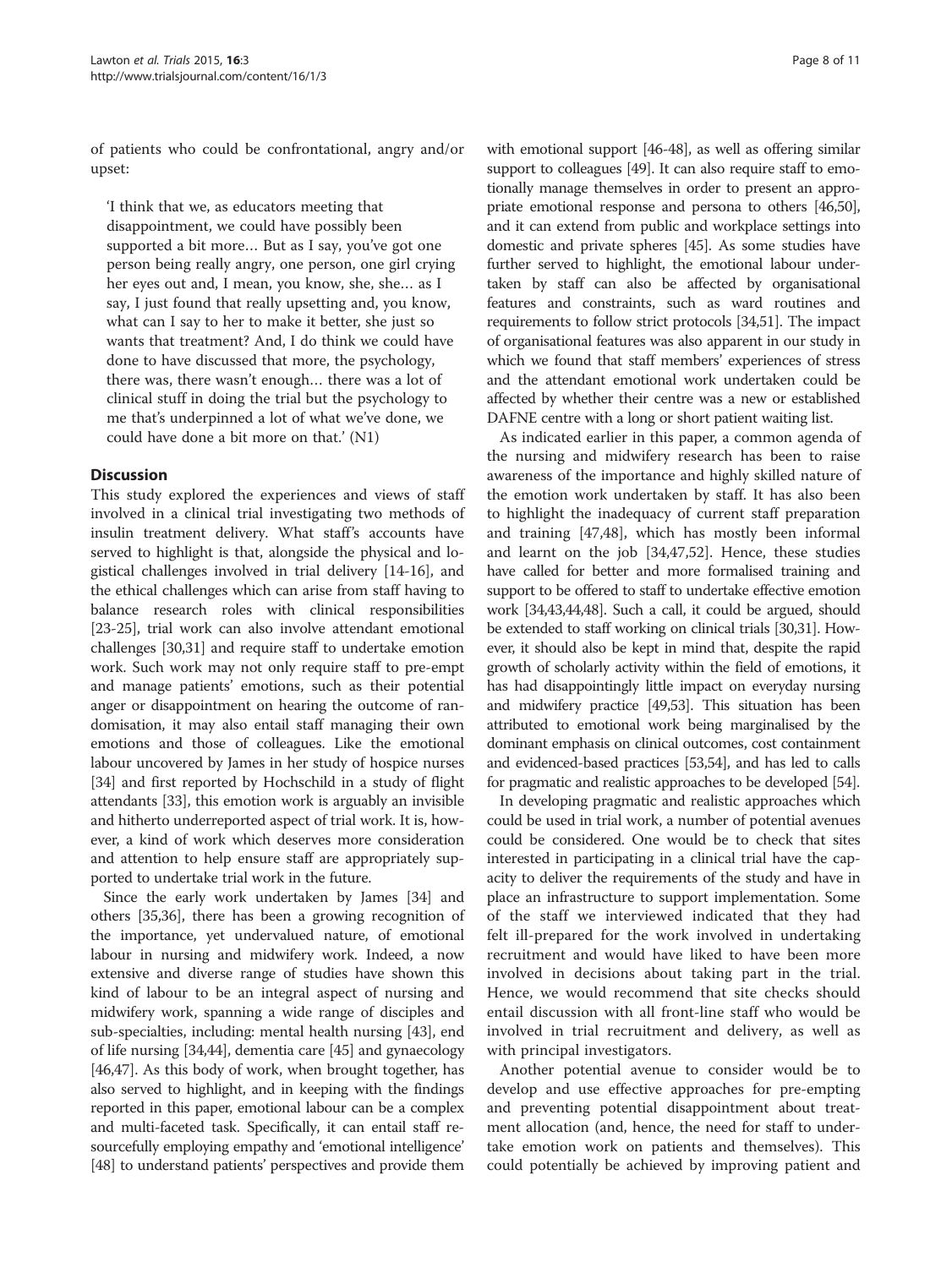staff understandings of trial designs, in line with others' recommendations [\[8,20\]](#page-9-0). However, as qualitative research undertaken with patients and/or their proxies (for example, the parents of newborn infants) has served to highlight, this may not necessary be an easy task [\[7-9](#page-9-0)]. This is because, even when people are given clear and accessible information (as happened in the REPOSE trial) and are able to accurately recall it, they can still find it very difficult to grasp and understand concepts such as equipoise and randomisation. Hence, provision of information to patients in isolation is unlikely to be sufficient [\[8\]](#page-9-0). To address this problem, promising work has been undertaken by Donovan *et al.* [\[55\]](#page-10-0) who used a complex intervention, informed by ongoing qualitative findings, to improve training given to recruiting staff (for example, through individualised feedback following review of audio-recorded recruitment appointments and through updating of training materials throughout the trial). This intervention was shown to have a positive impact on patients' understandings of the trial, informed consent and, hence, acceptance of treatment allocation [[55](#page-10-0)]. The benefits of staff training have also been highlighted in another study [\[12\]](#page-9-0). In this, staff described how they had been able to undertake trial work in an unbiased way after receiving training to raise their awareness of their own treatment preferences and how these might impact on trial delivery practices. Hence, this has led to a recommendation that similar, proactive training be incorporated into future trials [\[12\]](#page-9-0).

In addition, we would recommend, like others, that trial staff would benefit from increased resourcing and administrative support [\[15\]](#page-9-0). Staff might also benefit from greater provisioning of experienced research nurses to undertake recruitment. Indeed, use of such staff might not only lessen trial staff's workloads, but also the ethical issues and attendant emotional challenges which can arise when conflicts occur between clinical and research roles [[25\]](#page-9-0). However, given these kinds of interventions can be expensive, other potentially more cost-effective and easy to implement alternatives may need to be considered. To this end, and drawing upon the ideas, suggestions and positive experiences reported by staff who took part in the REPOSE trial, future trials could include regular sessions for frontline staff, perhaps led by the principal investigator or other senior team member, with local psychological support. These could be used to enable and encourage staff to discuss emotionally challenging issues, seek input and emotional support from colleagues and to critically reflect on experiences [[47](#page-10-0)]. Depending on the size of the trial team within particular centres, these sessions could be centre specific or held between sites. In addition, staff could benefit from being able to access a psychologist or counsellor on a one-to-one basis, when required, to discuss complex emotional and ethical issues, seek advice on how these could be addressed and receive targeted support for themselves. We would also recommend that staff are provided with training to help them to develop and use effective strategies for dealing with potential patient disappointment or anger following notification of treatment allocation. This could comprise role-play of hypothetical scenarios before the trial begins and in anticipation of problems and challenges arising, and use of actual cases occurring during the trial to learn from ongoing experiences and share good practice (see also Donovan et al. [\[55](#page-10-0)]). To deliver these kinds of interventions, we would also recommend that appropriate funding is included in future grant applications. In addition, we would recommend that such interventions should be evaluated for effectiveness and cost-effectiveness.

In making these recommendations, it is important to consider that they are informed by findings from an exploratory study of a relatively small number of staff working on one particular trial, all of whom were women and all of whom were either nurses or dietitians. This may limit the generalisability of the findings, not least given Donovan et al.'s observation that different ethical issues and attendant emotional challenges may arise for different categories of trial staff; in their case, doctors versus nurses [\[30\]](#page-9-0). It should also be taken into account that emotion work is stereotypically considered women's work [\[34](#page-10-0)] and, hence, one which female staff members are thought to be particularly well placed to undertake. Therefore further research involving different categories of staff working on different kinds of trials would be beneficial; this could also include observational as well as interview methodologies. These reflections notwithstanding, we would suggest that our findings and recommendations do have a potential resonance and relevance for staff working on other types of clinical trials, especially those which, like REPOSE, are nonblinded and, hence, where there is potential for patient and staff disappointment about randomisation outcomes. It is also pertinent to consider that REPOSE is a relatively uncontroversial trial in so far as, while it deals with a chronic health condition, it does not involve patients at the end of their lives or those who might be motivated to use a trial to access potentially lifesaving treatments. Hence, it is possible that the emotional issues highlighted in this paper could be even greater in trials involving more controversial treatments or with greater morbidity and/or mortality implications.

#### Conclusions

To improve the experiences of staff working on clinical trials and help promote a successful trial, this paper calls for more attention to be paid to the emotional aspects of trial delivery. Indeed, the complexity of emotional experiences and support needs described by staff working on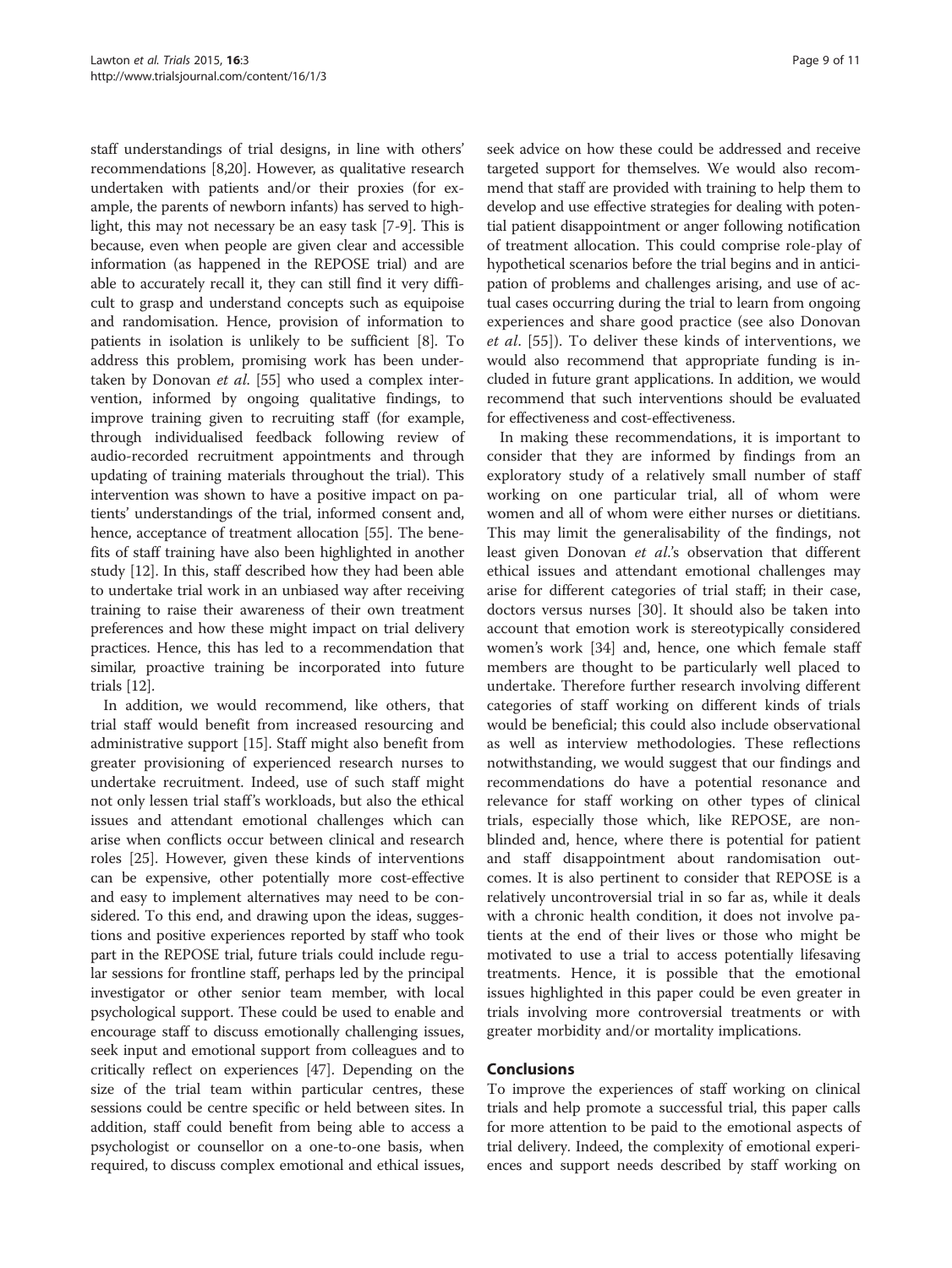<span id="page-9-0"></span>this relatively uncontroversial trial suggests that emotional labour is an important issue for trial managers, research teams, funding bodies and others to consider when developing, funding and supporting future trials.

#### Abbreviations

CTU: Clinical Trials Unit; D: Dietitian; DAFNE: Dose Adjustment for Normal Eating; GP: General Practitioner; MDI: Multiple Daily Injections; N: Nurse; NHS: National Health Service; REPOSE: Relative Effectiveness of Pumps Over MDI and Structured Education; RCT: Randomised Controlled Trial.

#### Competing interests

The authors declare that they have no competing interests.

#### Authors' contributions

JL conceived of the design of the study, analysed the data, drafted the manuscript and is the guarantor. JK contributed to the design of study, collected and analysed the data and helped draft the manuscript. DW contributed to the interpretation of the data and helped draft the manuscript. DR contributed to the design of study and helped draft the manuscript. CC contributed to the interpretation of the data and helped draft the manuscript. SH contributed to the design of the study and helped draft the manuscript. All authors have read and approved the final manuscript.

#### Acknowledgements

This qualitative research was undertaken as part of the REPOSE (Relative Effectiveness of Pumps over MDI and Structured Education) Trial (trial registration number: ISRCTN61215213) which is funded by the National Institute for Health Research Health Technology Assessment (HTA) programme (project number: 08/107/01). The views and opinions expressed therein are those of the authors and do not necessarily reflect those of the HTA, the National Institute for Health Research, the NHS or the Department of Health. The authors would like to thank the staff members who kindly took part in the interviews and the members of the REPOSE group for supporting the work.

#### Author details

<sup>1</sup>Centre for Population Health Sciences, University of Edinburgh, Teviot Place, Edinburgh EH8 9AG, UK. <sup>2</sup>Clinical Trials Research Unit, University of Sheffield, 30 Regent Street, Sheffield S1 4DA, UK. <sup>3</sup>Academic Unit of Diabetes, Endocrinology and Metabolism, University of Sheffield, Beech Hill Road, Sheffield S10 2RX, UK.

#### Received: 9 July 2014 Accepted: 3 December 2014 Published: 7 January 2015

#### References

- 1. O'Cathain A, Thomas KJ, Drabble SJ, Rudolph A, Hewison J. What can qualitative research do for randomised controlled trials? A systematic mapping review. BMJ Open. 2013;3:1–15.
- 2. Locock L, Smith L. Personal experiences of taking part in clinical trials a qualitative study. Patient Educ Couns. 2011;84:303–9.
- 3. Locock L, Smith L. Personal benefit, or benefiting others? Deciding whether to take part in clinical trials. Clin Trials. 2010;8:85–93.
- 4. Lawton J, Fox A, Fox C, Kinmonth A. Participating in the United Kingdom Prospective Diabetes Study (UKPDS): a qualitative study of patients' experiences. Br J Gen Pract. 2003;53:394–8.
- 5. Canvin K, Jacoby A. Duty, desire or indifference? A qualitative study of patient decisions about recruitment to an epilepsy trial. Trials. 2006;7:32.
- 6. Kenyon S, Dixon-Woods M, Jackson CJ, Windridge K, Pitchforth E. Participating in a trial in a critical situation: a qualitative study in pregnancy. Qual Saf Health Care. 2006;15:98–101.
- 7. Featherstone K, Donovan J. "Why don't they just tell me straight, why allocate it?" The struggle to make sense of participating in a randomised controlled trial. Soc Sci Med. 2002;55:709–19.
- Featherstone K, Donovan J. Random allocation or allocation at random? Patients' perspectives of participation in a randomised controlled trial. BMJ. 1998;317:1177–80.
- 9. Snowdon C, Garcia J, Elbourne D. Making sense of randomization: responses of parents of critically ill babies to random allocation of treatment in a clinical trial. Soc Sci Med. 1997;45:1337–55.
- 10. Mills N, Donovan J, Smith M, Jacoby A, Neal D, Hamdy F. Perceptions of equipoise are crucial to trail participation: a qualitative study of men in the ProtecT study. Control Clin Trials. 2003;24:272–82.
- 11. Donovan J, Mills N, Smith M, Brindle L, Jacoby A, Peters T, et al. Improving design and conduct of randomised trials by embedding them in qualitative research: ProtecT (prostate testing for cancer and treatment) study. BMJ. 2002;325:766–9.
- 12. Eborall HC, Dallosso HM, Daly H, Martin-Stacey L, Heller SR. The face of equipoise–delivering a structured education programme within a randomized controlled trial: qualitative study. Trials. 2014;15:15.
- 13. Lawton J, Jenkins N, Darbyshire J, Farmer A, Holman R, Hallowell N. Understanding the outcomes of multi-centre clinical trials: a qualitative study of health professional experiences and views. Soc Sci Med. 2012;74:574–81.
- 14. Vedelø TW, Lomborg K. Reported challenges in nurse-led randomised controlled trials: an integrative review of the literature. Scand J Caring Sci. 2011;25:194–200.
- 15. Douglas A, Bhopal RS, Bhopal R, Forbes JF, Gill JMR, Lawton J, et al. Recruiting South Asians to a lifestyle intervention trial: experiences and lessons from PODOSA (Prevention of Diabetes & Obesity in South Asians). Trials. 2011:12:220.
- 16. Wardle K, Murphy D, Ireland L, Holbeck C, Davidson C, Wen L, et al. What we learnt – recruiting prenatal mothers to an RCT addressing the prevention of overweight in early childhood? Aust J Adv Nurs. 2010;28:41–5.
- 17. Brooker C, Peters J, McCabe C, Short N. The views of nurses to the conduct of a randomised controlled trial of problem drinkers in an accident and emergency department. Int J Nurs Stud. 1999;36:33–9.
- 18. Plant H, Bredin M, Krishnasamy M, Corner J. Working with resistance, tension and objectivity: conducting a randomised controlled trial of a nursing intervention for breathlessness. Nurs Times Res. 2000;5:426–34.
- 19. McDonald AM, Knight RC, Campbell MK, Entwistle VA, Grant AM, Cook JA, et al. What influences recruitment to randomised controlled trials? A review of trials funded by two UK funding agencies. Trials. 2006;7:9.
- 20. Ziebland S, Featherstone K, Snowdon C, Barker K, Frost H, Fairbank J. Does it matter if clinicians recruiting for a trial don't understand what the trial is really about? Qualitative study of surgeons' experiences of participation in a pragmatic multi-centre RCT. Trials. 2007;8:4.
- 21. Snowdon C, Elbourne DR, Garcia J, Campbell MK, Entwistle VA, Francis D, et al. Financial considerations in the conduct of multi-centre randomised controlled trials: evidence from a qualitative study. Trials. 2006;7:34.
- 22. Taylor KM. Integrating conflicting professional roles: physician participation in randomized clinical trials. Soc Sci Med. 1992;35:217–24.
- 23. Hallowell N, Cooke S, Crawford G, Lucassen A, Parker M. Distinguishing research from clinical care in cancer genetics: theoretical justifications and practical strategies. Soc Sci Med. 2009;68:2010–7.
- 24. Easter M, Henderson G, Davis A, Churchill L, King N. The many meanings of care in clinical research. Sociol Health Illn. 2006;28:695–712.
- 25. Lawton J, Jenkins N, Darbyshire J, Holman R, Farmer A, Hallowell N. Challenges of maintaining research protocol fidelity in a clinical care setting: a qualitative study of the experiences and views of patients and staff participating in a randomized controlled trial. Trials. 2011;12:108.
- 26. Fisher JA. Co-ordinating 'ethical' clinical trials: the role of research coordinators in the contract research industry. Sociol Health Illn. 2006;28:678–94.
- 27. Fisher JA. Medical Research for Hire: the Political Economy of Pharmaceutical Clinical Trials. London: Rutgers University Press; 2009.
- 28. Taylor KM, Margolese RG, Soskolne CL. Physicians' reasons for not entering eligible patients in a randomized clinical trial of surgery for breast cancer. New Engl J Med. 1984;310:1363–7.
- 29. Taylor KM, Kelner M. Informed consent: the physicians' perspective. Soc Sci Med. 1987;24:135–43.
- 30. Donovan JL, Paramasivan S, Salis IOC, Toerien MG. Clear obstacles and hidden challenges: understanding recruiter perspectives in six pragmatic randomised controlled trials. Trials. 2014;15:5.
- 31. Donovan JL, de Salis I, Toerien MG, Paramasivan S, Hamdy FC, Blazeby JM. The intellectual challenges and emotional consequences of equipoise contributed to the fragility of recruitment in six randomized controlled trials. J Clin Epidemiol. 2014;67:912–20.